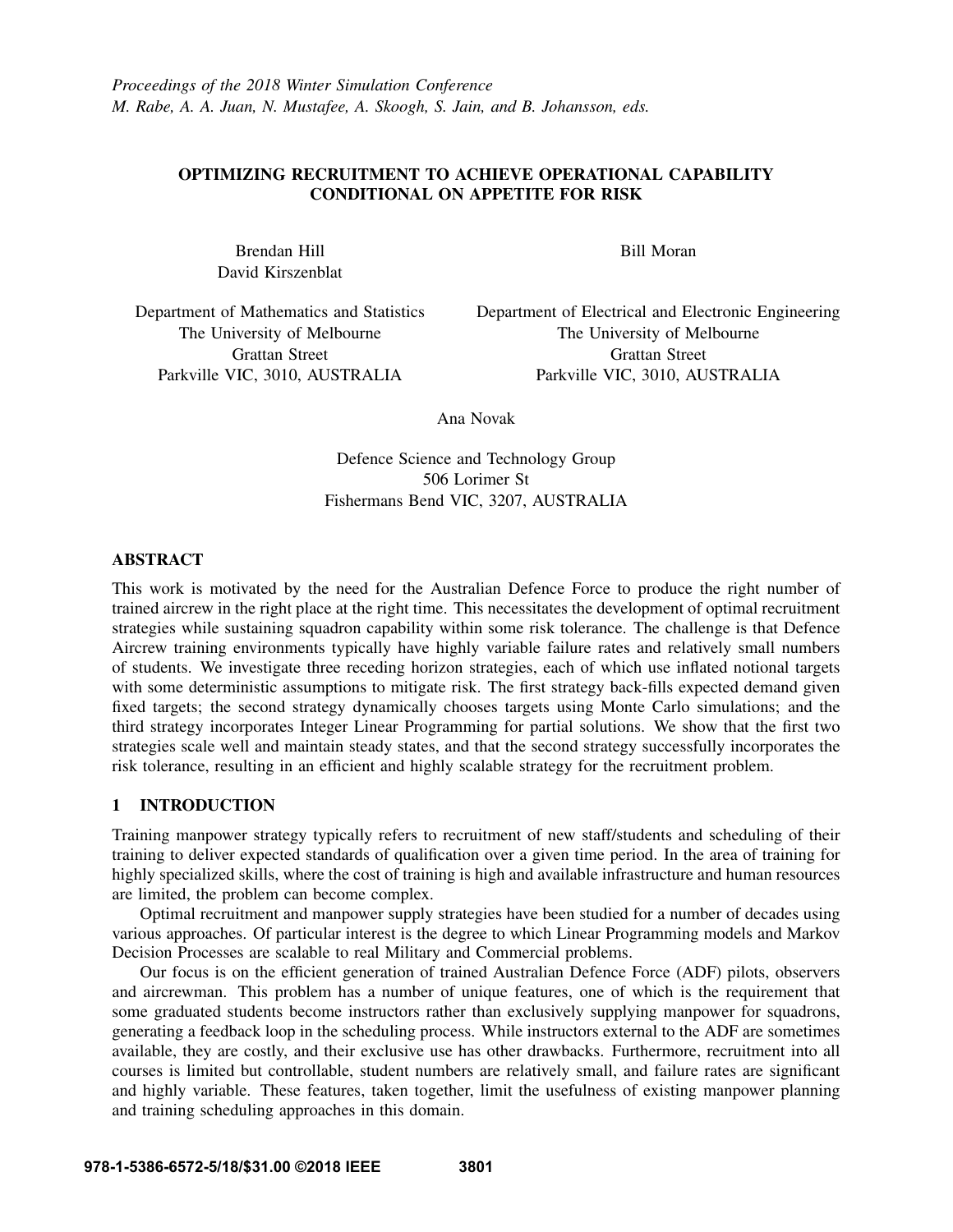Linear Programming (LP) and Integer Linear Programming (ILP) have been common deterministic approaches to recruitment/manpower supply optimization. Here the search is for optimal values of a linear supply model, constrained by linear inequalities. In the ILP formulation, variables are additionally constrained to be integers. For example, Akinyele (Akinyele 2007) used ILP for the determination of effective manpower size incorporating global constraints such as production capacity/demand rate and allowable time-of-operation into the model to take into account differences between different countries' development times. Azimi (Azimi et al. 2013) used LP to allocate staff within a setting of an Iranian beverage company. Regarding the computational complexity of linear programming, it has been observed in practice that the the number of steps required by the simplex method to solve a problem with *m* equality constraints in *n* nonnegative variables is typically a small multiple of *m*, say 3*m* (Cottle 2003). Notably, Borgwardt, Smale and Haimovich have established that the simplex method is on average a linear-time method in a certain natural probabilistic model (Schrijver 2011). LP has unbounded complexity when dealing with real numbers (Traub and Woźniakowski 1982). Such results clearly indicate that the suitability of LP is largely determined by the data types, how the problem is formulated and, in particular, the number of constraints. Most importantly the LP approach solves the optimization problem in a single stage. That is, all recruitment, training continuum manpower supply (as in students per course per year) and instructor constraints collectively delineate the feasible region, which is a convex polyhedron, and the solution algorithm (typically the simplex method or a variant of Karmarkars algorithm, unless stochastic formulations are used for varying constraint parameters) performs the optimization in a single process. In this paper, we overcome the single step process by creating a simulation environment which interacts with the ILP optimizer.

In previous work, the authors successfully applied ILP approaches to the solution of related ADF timetabling problems. To simplify these problems, the variability associated with course pass rates was ignored, the pass rates being replaced by their respective means, i.e., expected values. This rendered the problems as deterministic and amenable to ILP methods. In particular, we applied, on the one hand, a novel combination of a standard ILP approach in conjunction with a fast technique for solving inexact cover problems (Nguyen et al. 2018) and, on the other hand, an advanced ILP method, namely column generation (Kirszenblat et al. 2017). It is worth noting that in the case where the pass rates are replaced by their respective means, the solution is referred to as the *expected value solution* (Birge 2011). One drawback of the expected value solution is that it may no longer be optimal, let alone feasible, when the real-world variability of course pass rates is taken into account. For example, in the context of optimizing recruitment, an unusually low course pass rate could result in a failure to meet target capabilities when following the expected value solution, whereas an unusually high course pass rate could result in a failure to respect class capacity constraints in subsequent courses when following the expected value solution.

A primary concern of this paper is the inclusion of risk in the problem formulation, in particular, the risk of failing to meet capability targets. As such, it is necessary to incorporate the random elements (pass rates and squadron attrition rates). Consequently, deterministic approaches such as ILP methods have been found to be inadequate when used alone. In order to mitigate the risk of failing to meet capability targets, it is clearly necessary to increase the number of students in the training continuum, which is at odds with the objective of minimizing the expected number of students in the system. To estimate risk, we have considered the introduction of probabilistic or chance constraints (Charnes and Cooper 1963) and Monte Carlo simulations. We have also considered local search and simulated annealing as ingredients of a stochastic optimization algorithm (Dimitris Bertsimas 1997).

Markov Models, on the other hand, model recruitment and manpower training as a stochastic dynamic system. One of the earlier developments of this approach is that of Bartholomew (Bartholomew 1971), where basic recruitment and progression-through-training are defined as prior probabilities of being accepted into a program and progression defined in terms of Markov transition matrices. This basic model has been applied to a wide range of domains, using Dynamic Programming (DP), and extended to model required training continuum numbers (see, for example, Mehlmann (Mehlmann 1980)).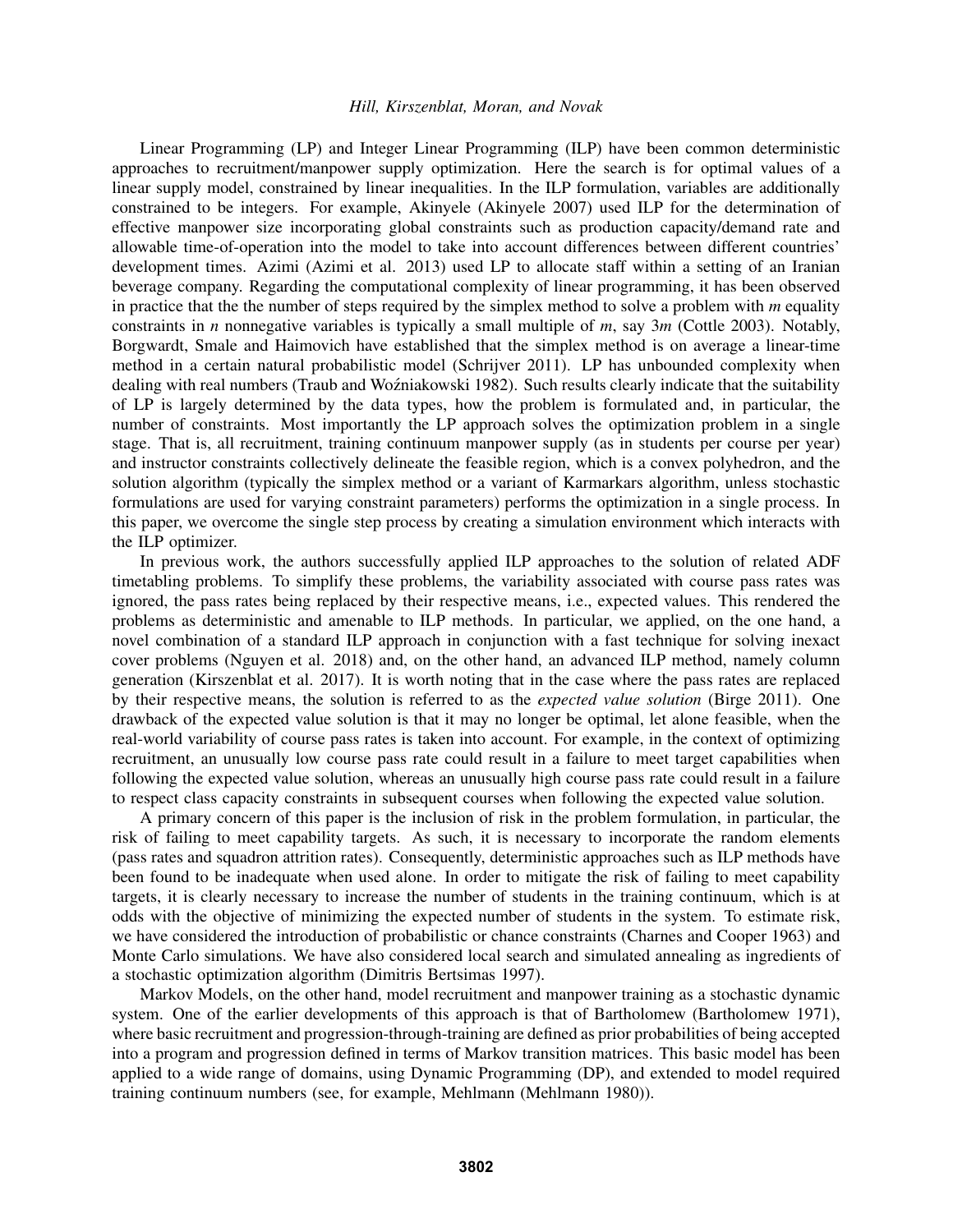For example, Udom (Udom 2013) has developed a Markov Decision Process (MDP) for optimal control of a Multi-level Hierarchical Manpower System (MHMS) dealing with department transfers and related movement of staff through organizations. The complexity of DP varies with the number of states and action and the search horizon (Chow and Tsitsiklis 1989). In contrast to LP, DP becomes exponential in complexity when states are continuous or even fractional. That is, they are best when dealing with in discrete, often categorical states. However, even with discrete states MDPs are not always scalable. In our previous work, we provided an elegant MDP solution to a simplified version of the aircrew recruitment problem. In concurrent work (Pike et al. 2018) we consider a model using Delta matrices.

In this paper we a) describe our modeling of the training continuum; b) consider three solutions to a full scale, real aviation training optimization problem in the Australian Defence Force; and c) provide results from experimentation with a demonstration scenario and discuss the relative merits and scalability of each model. Here, the objective is to minimize the number of recruits and the overall number of students in the system, subject to attaining squadron capability below a specified level of risk.

#### 2 AIRCREW TRAINING PIPELINES

The Australian Defence Force provides training for various aviation-related personnel including aircrew, engineers and technicians. Training commences through one of the recruitment agencies such as the Australian Defence Force Academy (ADFA), the Royal Naval College (RNC), and others including direct entry. After recruitment, in the case of pilots, applicants undergo initial flight screening to assess their aptitude for the job. Successful applicants are then officially enrolled in the pilot training stream. In a temporal sense, the bulk of aircrew training consists of a linear sequence of major courses that constitute the backbone of the training continuum. In addition, students have to complete a number of mandatory short courses that are limited in prerequisite structure. Both short and long courses are run repeatedly throughout a term with a fixed number of repetitions.

The ADF aircrew training pipelines are susceptible to a great deal of variability, from changes to student intake, through to changing policies and aircraft types. Each change triggers a chain of events that unfold over terms and years into the future. Taking into account these interdependencies and how to manage them is critical for planning. The difficulty in managing the aviation training continuum, particularly for pilots, is further exacerbated by the high and extremely variable course failure rates, making it difficult to construct reliable predictions of numbers of students feeding into operational squadrons. Given that adequate resourcing of training schools is crucial to achieving capability, even small fluctuations in supply can be extremely costly, which makes obtaining an optimal recruitment strategy even more important.

We model the ADF training continuum as a directed pseudo-graph  $G = (V, A)$  where the vertices are made up of intake pools  $(P)$ , courses  $(C)$  and squadrons  $(Q)$ , and the set of arcs  $(A)$  defines the possible progressions of each of the recruit types (*R*) through the program (see Figure 1).

Here, the intake pools are assumed to have an unlimited number of recruits available at any time. Each course repetition constitutes a session ( $s \in S$ ), where session start/end times ( $\sigma_s$ , $\varepsilon_s$ ), maximum capacities (*Ms*), and further capacity limits per recruit type (*Ms*,*r*) are predefined known quantities. The number of enrolled students who pass is sampled from a Beta-Binomial distribution with mean  $\mu_i$  and variance fitted to historical data. If recruits pass the course, they enter a waiting buffer, otherwise they leave the system.

Each squadron has a target manpower  $(O_v)$ , where dropping below this target is considered a failure to meet capability. To reduce the probability of this event, the target may be increased (by  $\beta_v$ ) to form a notional target. Squadrons are subject to random annual attrition of proportion ξ*<sup>v</sup>* on average.

We define risk as the probability of a squadron going below the capability target in a given year; and the risk tolerance  $\rho^*$  as the acceptable risk of this event in each year over the horizon (Y = 10 years /  $T = 120$  months). Therefore, the objective is to determine the minimum number of recruits, along with optimal movements of recruits throughout the continuum, such that the risk tolerance is attained by all squadrons. A solution is found for the full 10 years but presented as a 12 month schedule of movements for each arc in the graph  $(X_{a,r}^t)$ . An updated solution is created each year, forming a receding horizon.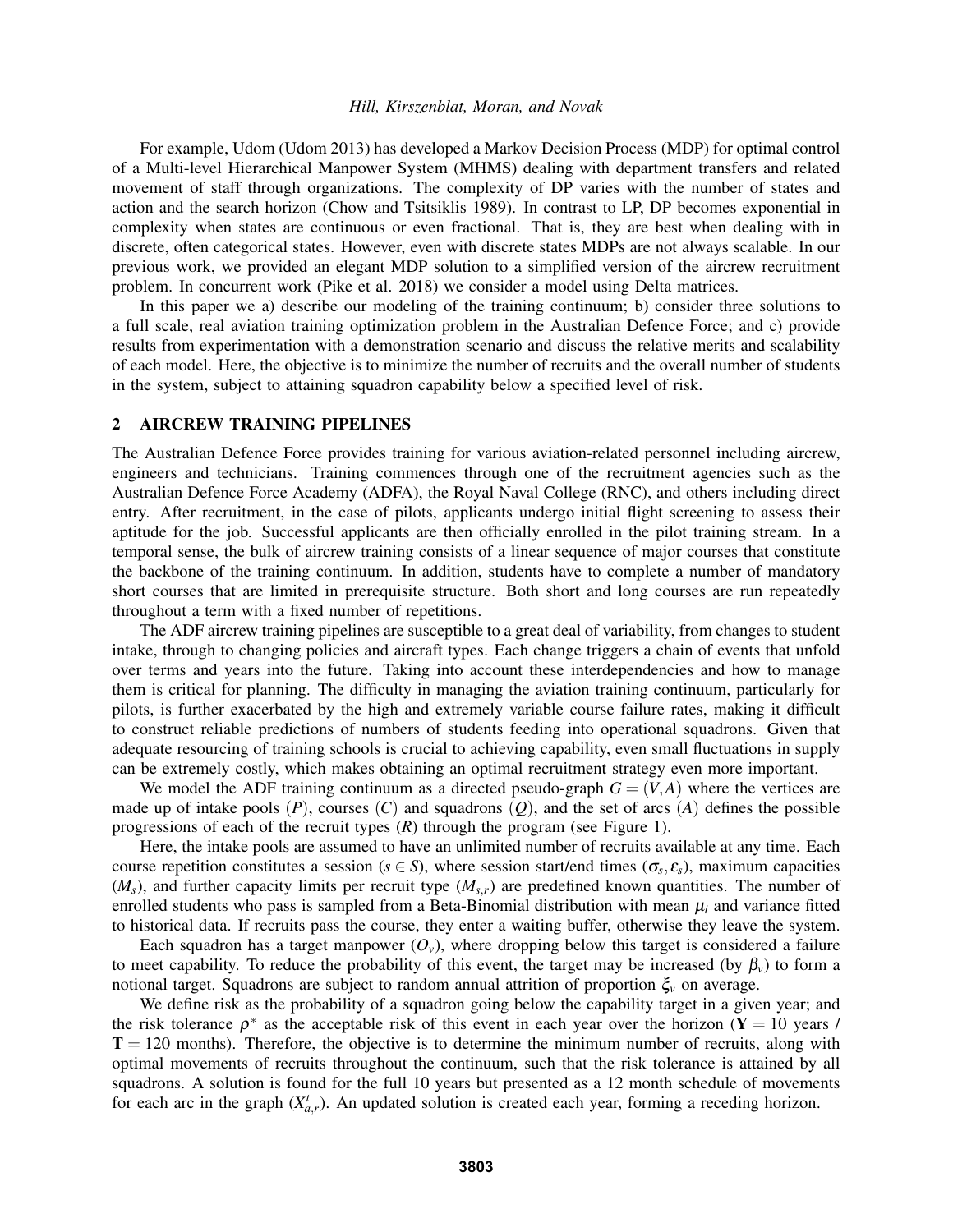

Figure 1: Example of a training continuum.

A real world concern is to support individual morale of recruits in training by preventing situations in which they spend large amounts of time waiting between courses. Since our model represents people in aggregate, this concern does not feature explicitly in our model; instead it is addressed indirectly via the minimization of recruits in the system. We also exclude consideration of individuals' eligibility to leave the system, and their individual likelihood of leaving based on rank, demography and other factors; instead we ensure that known attrition rates are attained on average over the horizon. This excludes the possibility of using a higher fidelity attrition model, but facilitates modeling numbers in aggregate - a key simplification.

# 3 THREE MODELS

In this paper we propose three models for solving the recruitment problem:

- 1. The *Proportional Back-Filling* (PBF) algorithm rapidly back-propagates expected demand, based on mean pass rates and mean attrition rates, given session capacities and initial recruits in the system. No risk calculation is performed, instead a predefined inflation figure determines the notional targets.
- 2. The *Proportional Back-Filling with Risk* (PBF-R) strategy utilizes the PBF algorithm, but replaces the hard coded target inflation figure with a dynamic value, determined by estimating risk via Monte Carlo simulation against the risk tolerance  $\rho^*$ .
- 3. The *Integer Linear Programming with Risk* (ILP-R) algorithm employs PBF for the preliminary region of the graph, and solves the remainder using Integer Linear Programming. Notional targets are determined dynamically in the same manner as PBF-R.

## 3.1 Proportional Back-Filling (PBF)

The PBF algorithm back-propagates expected demand at each node, at each time-step. This is computed in a single pass across the training graph, from squadrons to intake pools, along a reverse topological sort.

Each squadron's demand for recruits is modeled on mean attrition rates, with a notional target inflated by  $\eta = 10\%$ . The squadron's current state (below/at/exceeding target) influences the initial demand in order to correct the difference from the notional target.

Demand is back-propagated along the courses, temporally offset according to session lengths, and in accordance with session capacities. The preference is to satisfy outgoing demand using recruits already in the waiting buffers, or currently in training. Otherwise, enrollments in future sessions are scheduled, and demand is pushed back to earlier nodes.

The demand eventually calculated for the intake pools represents the numbers of new recruits to introduce into the training continuum at each time-step.

The back-propagation is computed using incoming demand vectors  $(\phi(v))$  and outgoing demand vectors  $(\psi(\nu))$  for nodes, and demand vectors  $\lambda(a)$  for arcs. Pseudo-code for the PBF algorithm is provided in Algorithm 1, and full details of the demand vector calculations are provided in Appendix A.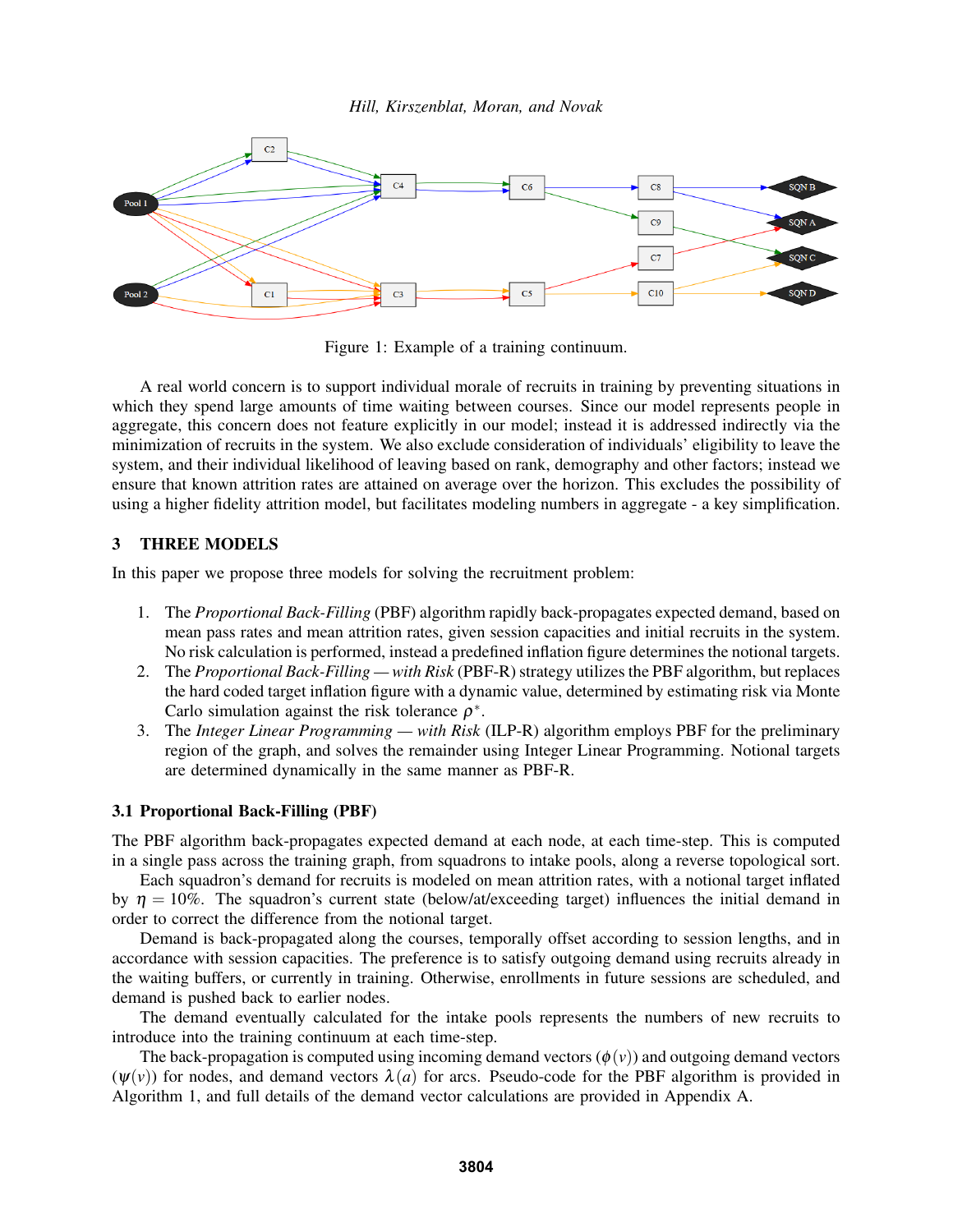**Input:**  $P, C, O, A, s_0$  (the initial state) Output:  $\phi, \psi, \lambda$ for  $q \in Q$  do  $\psi(q) \leftarrow$  *calculateSquadronOutgoingDemand* $(\lambda')$  $\phi(q) \leftarrow calculateSquad$ *ronIncomingDemand*( $\psi(q), s_0$ )  ${ \{ \lambda(a_1), \ldots, \lambda(a_n) \} \leftarrow}$  *calculateArcDemandApportionment*( $\phi(q), \pi$ ), for  $a_i \in in(q)$ end **for**  $c \in reverse(toplogicalOrder(C, A))$  **do**  $\Psi(c) \leftarrow \sum_{a \in out(c)} \lambda(a)$  $\phi(c) \leftarrow calculateCourseIncomingDomain(c, \psi(c), s_0)$  ${\lambda(a_1), \ldots, \lambda(a_n)} \leftarrow calculateArcDemandApproxI|$  *Apportionment* $(\phi(c), \pi)$ , for  $a_i \in in(c)$ end for  $p \in P$  do  $\downarrow \psi(p) \leftarrow \sum_{a \in out(p)} \lambda(a)$ end return  $\phi$ ,  $\psi$ ,  $\lambda$ Algorithm 1: Pseudo-code of PBF algorithm.

#### 3.2 Proportional Backfilling with risk (PBF-R)

The PBF-R model replaces the fixed inflationary value of PBF  $(\eta)$  with a dynamically determined notional target specific to each squadron. These notional targets are determined by estimating squadron risk via Monte Carlo simulation, then incrementing the notional targets for squadrons still at risk. This is repeated until all squadrons satisfy the risk tolerance, or a maximum number of iterations is reached. Full details of the risk estimation and notional target incrementing are provided in Appendix C.

During risk estimation, within each Monte Carlo run, the PBF algorithm is rerun each year. This leads to greater responsiveness to the realization of stochastic events, and a more accurate risk estimate.

Aside from the dynamically determined notional targets, PBF-R is identical to PBF. In situations where the notional targets have been precomputed for a given graph, it is sufficient to run the PBF algorithm with those notional targets fixed.

## 3.3 Integer Linear Programming with risk (ILP-R)

The training graph can be divided into two subgraphs: the region in which the subgraphs for the individual recruit types each form a tree structure (which includes the squadrons), and the remainder of the graph (which includes the intake pools).

We formulate an ILP model which solves the optimal movements across the tree part of the graph. The objective function minimizes the number of recruits in the system, subject to satisfying the session timings, capacities, the initial state the system, and squadron notional targets. Squadron attrition is modeled based on average yearly attrition. Since it is sometimes unavoidable that squadrons are below target, squadron target constraints are implemented as soft constraints, where dropping below target is heavily penalized. The full formulation of the ILP is provided in Appendix B.

A solution to the ILP model yields expected demand at the midpoints of the graph onwards, forming a partial plan. From there, the PBF algorithm is used to back-propagate the demand to the initial intake pools, augmenting the ILP solution to form a complete plan.

ILP-R incorporates risk in the same manner as PBF-R, by estimating risk, and incrementing notional targets, as described in Appendix C. However, the computational cost of solving the ILP makes it infeasible to re-plan each year within each Monte Carlo run during risk estimation. Note, however, that ILP-R is still re-run each year (as per receding horizon model) when evaluating the strategy in the simulator.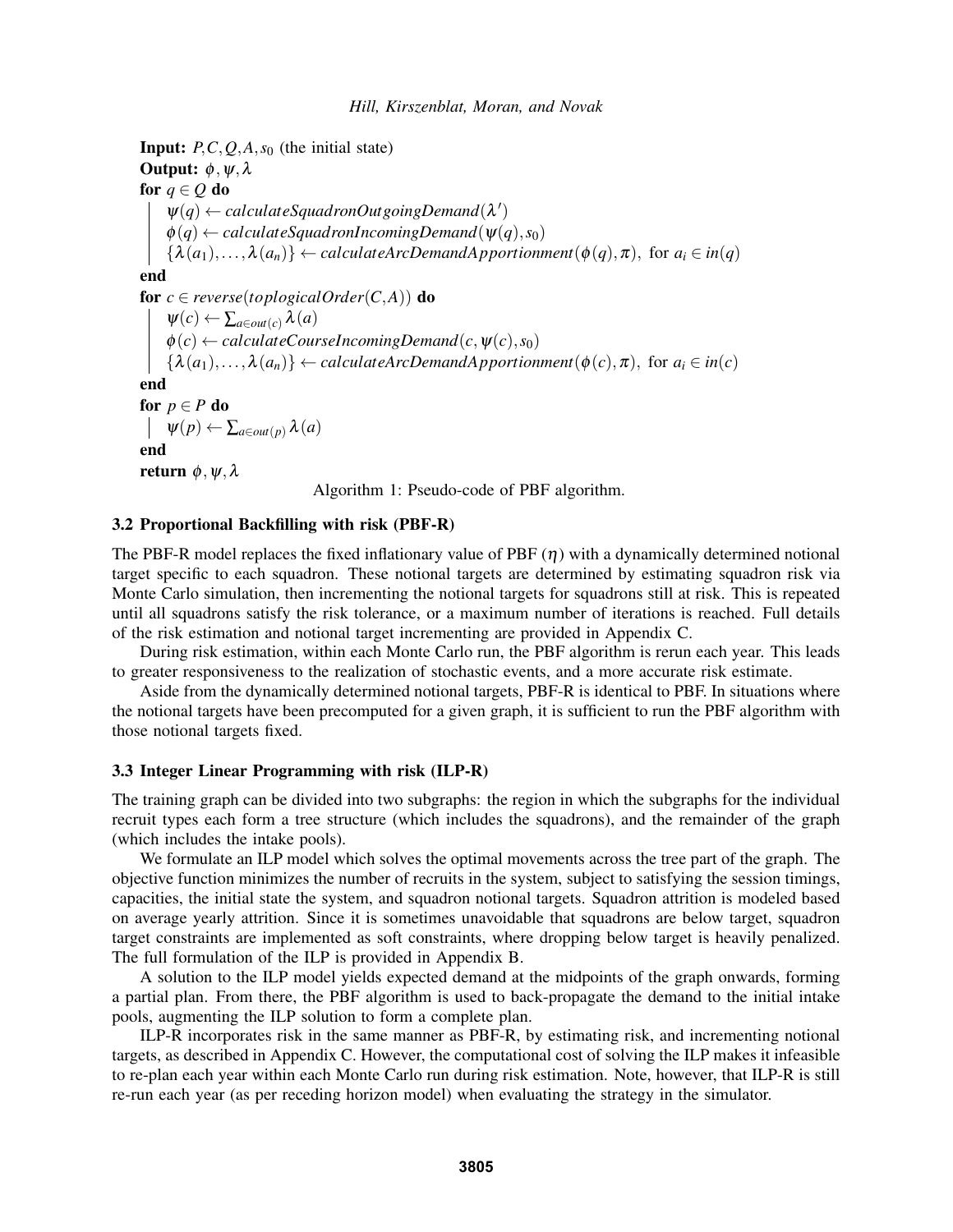#### 4 RESULTS

## 4.1 Simulation engine

A purpose built simulation engine written in Java 1.8 forecasts the results of following each strategy.

One stochastic element is the random pass rates for each session of each course. This may naturally be modeled with a Binomial distribution with mean pass rate  $\mu_i$  estimated from previous sessions. However, an analysis of historical data revealed that the actual pass rates exhibited greater variance than the Binomial distribution. So instead, we model pass rates with a Beta Binomial distribution where  $\alpha, \beta$  are fitted to historical data using Maximum Likelihood Estimation and Method of Moments where necessary. This method still attains the mean historical pass rate, but with increased overall variance, since  $\mu_i$  is sampled from a Beta $(\alpha, \beta)$  distribution each time.

The other stochastic element is squadron attrition. In the real world scenario, there are constraints on when individuals can leave based on individual deployments and minimum time spent in the system. Since the simulator models recruits in aggregate, we instead model attrition according to a Poisson distribution with parameter  $\lambda = \xi_v B_v^{(t)}/12$  at time *t*, which attains the mean yearly attrition  $\xi_v$  observed in historical data. To counteract squadron attrition, newly trained recruits are sent to squadrons immediately. In the case where multiple squadrons draw from the same terminal waiting buffer, we calculate the target delta  $\Delta_{\nu} = B_{\nu}^{(t)} - O_{\nu}$  for each squadron, and send each newly trained recruit to the squadron with the least  $\Delta_{\nu}$ . This ensures that squadrons most significantly below target have priority for new recruits, and also results in a fair distribution when squadrons are above target.

## 4.2 Scenario Description

Due to the sensitivity of the real world data, we present a simplified demonstration scenario with 4 recruit types, 2 pools, 10 courses and 4 squadrons, shown in Figure 1. Average pass rates range between 50%-100%, and squadron average attrition rates range from 10% - 15% per year. The initial state is determined by filling each ongoing session to 50% capacity, and waiting buffers at 50% of the most recently completed session capacity. Squadrons are initialized at varying levels below, at, and above their respective targets.

Each of the strategies PBF, PBF-R, and ILP-R are run for 20 Monte Carlo runs with a risk tolerance of  $\rho^* = 10\%$ . The squadron sizes over time, relative to the target, are recorded, along with the average size across the Monte Carlo runs. This scenario is also used to explore the effect of modifying the risk tolerance in the range  $1\% - 50\%$ , when using the PBF-R algorithm.

#### 4.3 Scenario Results and Discussion

The results for each strategy at 10% risk tolerance can be seen in Figure 2, showing the individual and average sizes for each squadron/type over the horizon, relative to the target number.

At the 10% risk tolerance, the PBF and PBF-R algorithms achieve a steady state for all squadrons. Subsequent experimentation showed that this steady state is maintained over longer horizons up to 30 years. The buffer created on average by PBF is indeed approximately 10% higher than the target, as per the  $\eta$  parameter used. It is unclear whether the positions of the steady states attained by PBF-R differ significantly from those of PBF, despite the notional targets being dynamically determined.

In contrast, the ILP-R results show significantly greater variability, and higher numbers on average, and it is unclear whether steady states are achieved within the horizon. We suggest two possible reasons:

1. The risk estimation method used by ILP-R does not re-plan within each Monte Carlo run, instead following a fixed plan over the 10 year horizon. When stochastic events are realized, it is harder to stay above target when constrained by a fixed plan, compared to regular re-planning. Hence, ILP-R will tend to produce higher risk estimates compared to PBF-R (which re-plans yearly, within each Monte Carlo run), and aim for higher notional targets, as appears to be the case in these results.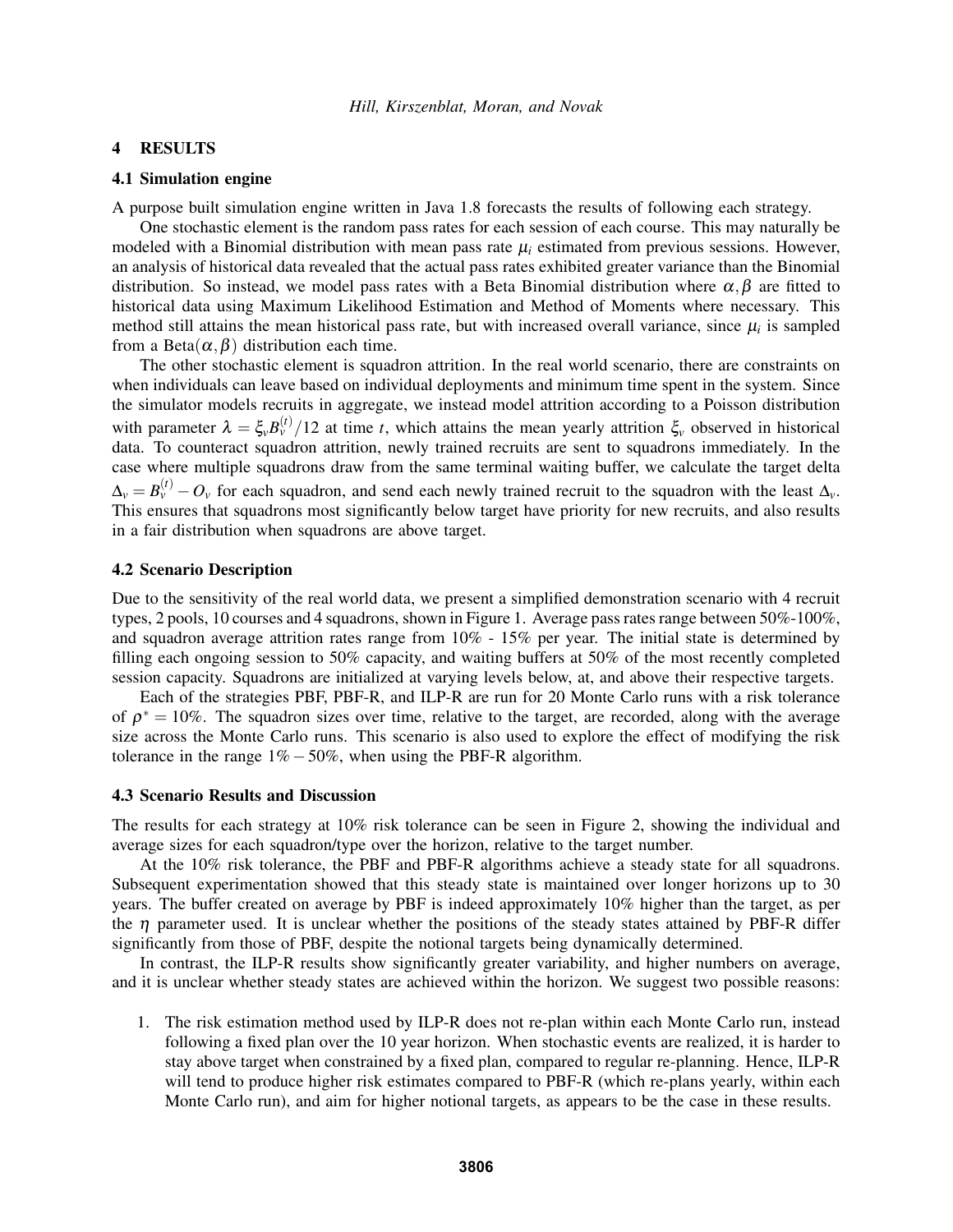

Figure 2: Squadron numbers relative to target for PBF, PBF-R, ILP-R at 10% risk. Thin lines are individual play outs, thick line are the averages, and the thick dotted lines represent the operational targets.

2. The augmenting of the ILP solution with the PBF solution for the earlier region of the graph can invalidate the assumptions of the ILP solution - in particular, the number of recruits available at the midpoint at each time-step may be limited by the number currently in the pipeline, a factor ignored in the ILP model. This may explain some of the increased variability in the ILP-R results.

Furthermore, when testing ILP-R on larger scenarios (eg. 100+ nodes), we found that the time taken to solve the ILP (using CPLEX 12.7 on an i7 machine) varied significantly depending on the initial conditions, with computation times ranging from 5-120 seconds. This cost is incurred multiple times in each year, in each simulation run. In a practical context, this would necessitate an ILP optimality gap tolerance, or time limit, either of which would weaken the optimality of the solution. In contrast, the PBF and PBF-R strategies perform single passes through the training continuum, resulting in an approximately linear increase in computation time as the graph grows.

The models can be differentiated based on their relative responses to the risk tolerance. Where PBF ignores the risk tolerance (aiming for a fixed inflation of the notional target), and ILP-R overestimates risk and notional targets (for the reasons given above), PBF-R dynamically chooses the minimum notional targets which are expected to attain the risk tolerance over the horizon, on the assumption that regular re-planning occurs.

The effect of reducing the risk tolerance with PBF-R can be observed in Figure 3, depicting the average numbers for SON C (nav-2) for risk tolerances of 50%, 10%, 5% and 1%. In general, the more stringent the risk tolerance, the higher the notional target must be to stay above capability target with the specified probability. At 50% risk tolerance we expect the average to be close to the target, which is observed in these results. Lowering the risk tolerance to 10% and 5% result in an average buffer around 25%-30% above the target. At the 1% tolerance level, an average buffer around 40% above the target is maintained. Comparable responses are observed with the other squadron/types. Although a comparison of target vs.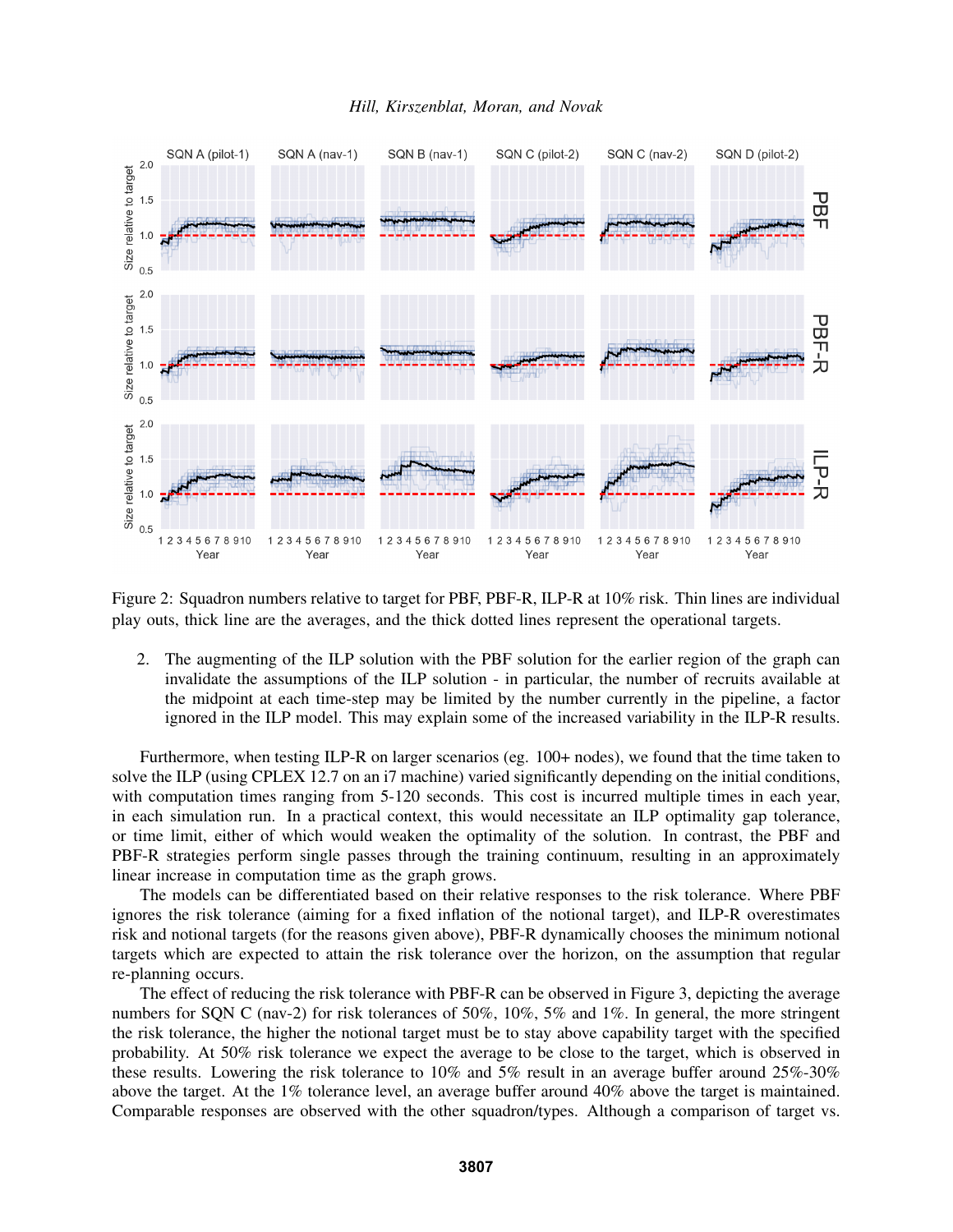observed risk is required to fully validate the risk estimation of the PBF-R strategy, these results show correct and reasonable adjustments of behavior to a tightening of the risk tolerance.



Figure 3: How PBF-R responds to reductions of the risk tolerance (for SQN C, nav-2).

## 5 SUMMARY

In this paper we have considered the problem of estimating minimum recruitment required to maintain squadron capability with a specified risk tolerance, over a 10 year horizon. Building on lessons from previous research efforts using LP and MDP, we have focused on heuristic and simulation-optimization (ILP) solutions which are capable of scaling up to large problems, while retaining the full set of constraints. The PBF strategy back-propagates expected demand using mean attrition and mean pass rates, with fixed notional targets. PBF-R incorporates a specified risk tolerance by dynamically determining notional targets via risk estimation and Monte Carlo sampling. ILP-R introduces an ILP model to find partial solutions.

Regarding computation time: each of the strategies efficiently computes a solution for the demonstration scenario (PBF: 1-2ms, PBF-R: 1-2 seconds, ILP-R: 2-5 seconds). However, we find significant differences when applied to the full scenario, where PBF and PBF-R computational times increase linearly, and ILP-R computation times become highly variable (PBF: 5-10ms, PBF-R: 5-10 seconds, ILP-R: 5-120 seconds).

Regarding quality of solutions: while we have optimality guarantees for ILP in general, we conclude that the value of this in the ILP-R strategy is undermined by the incompleteness of the solution, plus the significant computation cost preventing re-planning during risk estimation. By contrast, PBF-R provides a complete solution, where, critically, the risk estimation phase accommodates the assumption of re-planning. We observe that PBF and PBF-R successfully maintain steady states which are close to the desired notional targets on average, and that PBF-R effectively incorporates the desired risk tolerance by responding with proportional elevations of the notional targets.

In summary, we conclude that PBF-R constitutes a reasonable and efficient heuristic strategy for controlling the flow of recruits through a training continuum, subject to risk tolerances defined for the squadron targets. Finally, we note that if PBF-R is used to pre-compute the optimal notional targets, then it is sufficient to run PBF with those targets fixed, resulting in an extremely efficient and highly scalable optimization strategy for the recruitment problem.

#### ACKNOWLEDGMENTS

The authors would like to acknowledge Professor Terry Caelli for his insightful comments and editorial feedback.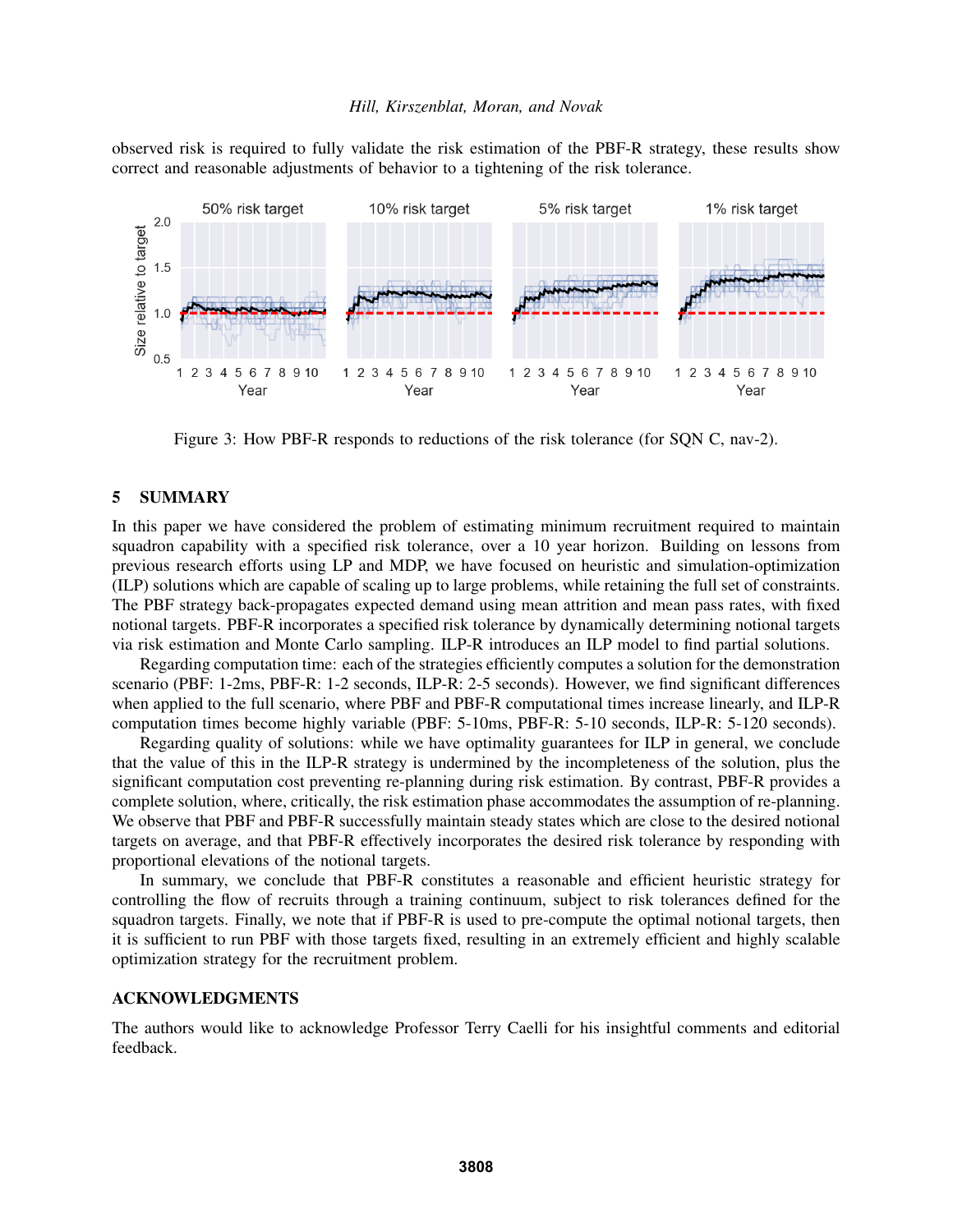## APPENDIX A: Calculation of Demand Vectors in PBF Algorithm

The calculation of incoming and outgoing demand vectors is dependent on the node type (squadron/course/pool).

**Calculating outgoing demand (squadron)** : Let  $\alpha_v = [\mathbf{Y} \cdot O_v \cdot \xi_v]$  approximate the total number of recruits who leave squadron *v* over the horizon. The departures are spread evenly throughout the outgoing demand vector at times  $t_i = \left| i \frac{\mathbf{T}}{\alpha_i} \right|$  $\alpha_{q,r}$  $\vert +1$ , for  $i \in \{0, \ldots, \alpha_v -1\}$ , so  $\psi_t(v) := 1$ .

**Calculating incoming demand (squadron)** : Initialize the incoming demand to equal the outgoing demand,  $\phi(v) := \psi(v)$ . Denote the notional target as  $O'_v = O_v + \beta_v$ , and denote the difference been current number and notional target as  $\Delta_v = O'_v - B_v^{(0)}$ . If  $\Delta_v > 0$ , the squadron is currently below the notional target, and the gap is added to the incoming demand vector:  $\phi_1(v) := \phi_1(v) + \Delta_v$ . If  $\Delta_v < 0$ , the squadron is above the notional target, and the incoming demand for the first  $|\Delta$ <sup>*v*</sup>| attrition events is reset to 0, satisfied instead by the existing excess of members.

**Calculating arc demand**: When arcs  $a_1, \ldots, a_n$  enter node  $\nu$ , then the incoming proportional branching constants  $\pi_{a_i}$  given in configuration determine the demand allocated to each arc:  $\lambda_i(a_j) :=$  $[\pi_a, \phi_i(v)]$ . Some fair integer apportionment logic and random tie breaking is used to avoid fractional amounts without bias. When a node has a single incoming arc,  $\pi_{a_i} = 1$ , so  $\lambda(a) := \phi(v)$ .

**Calculating outgoing demand (course/pool)**: The outgoing demand for courses and pools is simply the sum of the demand vectors of the outgoing arcs:  $\psi_i(v) := \sum_{a \in out(v)} \lambda_i(a)$ 

**Calculating incoming demand (course)**: The incoming demand for a course is computed from the outgoing demand, combined with the current state, with a preference for using existing people in the course over pushing demand back. Each time-step  $t = 1 \dots T$  is considered in turn, and the outgoing demand  $\psi_t(v)$  is met according to the following preference order:

- 1. Reserve people currently in the waiting buffer
- 2. Reserve people currently enrolled in ongoing session *s*, if  $\varepsilon_s < t$
- 3. Enrol people in future session *s* (where  $\varepsilon_s < t$ ), if *s* has spare capacity (prefer later sessions)
- 4. Enrol people in future session *s* (where  $\varepsilon_s \ge t$ ), if *s* has spare capacity (prefer early sessions)

For (2), (3), (4), the mean pass rate is used to estimate the number emerging from each session.

(3) and (4) ensure that when there are insufficient people currently in the course to satisfy outgoing demand, we will meet the demand either in time, or, as soon as possible afterwards. Only in cases (3) and (4) is the incoming demand vector modified  $\phi_{\sigma_s}(v) := \phi_{\sigma_s}(v) + n$ , where *n* is the number of additional enrollments estimated to satisfy the demand at *t*. Hence, when demand is back-propagated, it is offset in time depending on the lengths and timings of the selected sessions.

In general, the demand at time  $t$  may be satisfied by via a combination of  $(1)-(4)$ , and by creating enrollments across multiple sessions. If (4) occurs often, or (1)-(4) are exhausted altogether, this indicates a bottleneck in the training continuum, and the scenario may be infeasible.

**Solution**: The actions for  $1 \le t \le 12$  are extracted from  $\lambda$  as follows:  $X_{a,r}^{(t)} := \lambda_t(a), \forall a \in A$ 

#### APPENDIX B: ILP Formulation

| <b>Variables:</b> All decision variables are in $\mathbb{Z}^{\geq}$ . |  |  |  |  |  |  |  |
|-----------------------------------------------------------------------|--|--|--|--|--|--|--|
|-----------------------------------------------------------------------|--|--|--|--|--|--|--|

| $B_{v,r}^{(t)}$         | recruits in $\nu$ (session, waiting buffer, squadron) of type r at time t                         |
|-------------------------|---------------------------------------------------------------------------------------------------|
| $X_{a,r}^{(t)}$         | recruits moved along arc $a$ of type $r$ at time $t$                                              |
| $L_{s,r}$               | loss from session $s$ of type $r$ , (i.e. failed students)                                        |
| $G_{q,r}^{(t)[\delta]}$ | $\delta$ 'th degree gap - the gap between squadron number and notional target, offset by $\delta$ |

The *B* variables for courses represent the waiting buffers. The *B* variables for sessions are defined only for the first time-step of the session, since session enrollment numbers do not change. The following variables are for notational convenience only, aggregating the incoming and outgoing flow respectively: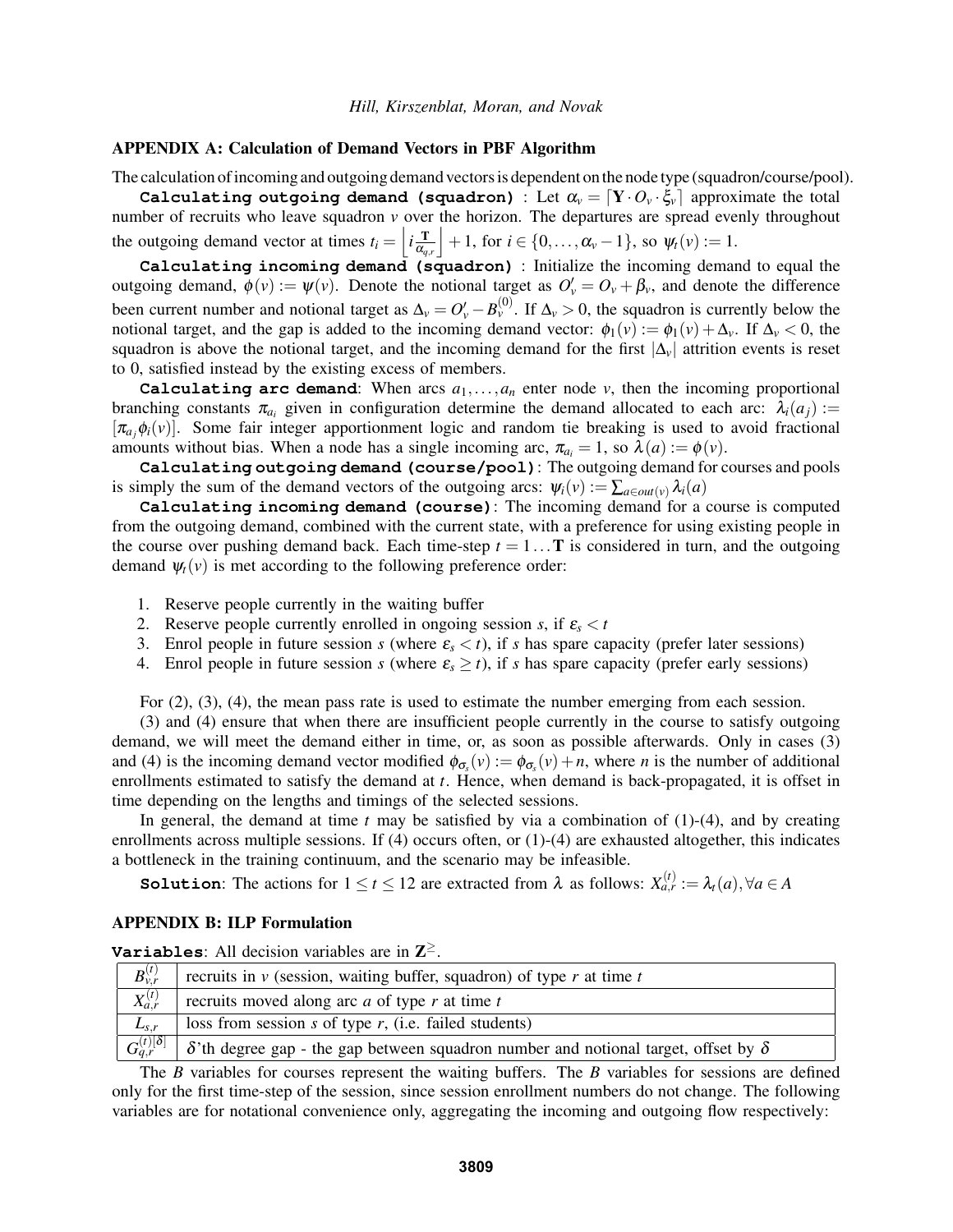$$
X_{\to v,r}^{(t)} = \sum_{a \in in(v)} X_{a,r}^{(t)}, \qquad X_{v \to r}^{(t)} = \sum_{a \in out(v)} X_{a,r}^{(t)},
$$

**Objective**: The ILP objective is to minimize the number of recruits in the system, calculated as the incoming number, plus the number in waiting buffers, sessions and squadrons, integrated over the horizon:

$$
\gamma_r = \sum_{t=1}^T \Big[ \sum_{p \in P} \sum_{r \in R(p)} X_{p \to r}^{(t)} + \sum_{c \in C} \sum_{r \in R(c)} B_{c,r}^{(t)} + \sum_{q \in Q} \sum_{r \in R(q)} B_{q,r}^{(t)} \Big] + \sum_{s \in S} \sum_{r \in R(s)} (\varepsilon_s - \sigma_s + 1) B_{s,r}^{(\sigma_s)} \tag{1}
$$

The sum of the gap variables approximates a quadratic function of the actual gap, up to some degree  $Δ$ , and a large cost ( $k = 1000$ ) is attached:

$$
\gamma_s = \sum_{t=1}^{\mathbf{T}} \sum_{q \in \mathcal{Q}} \sum_{r \in R(q)} \sum_{\delta \in \{0... \Delta\}} G_{q,r}^{(t)[\delta]} \tag{2}
$$

So the objective function is simply the weighted combination:  $\min \gamma_r + k\gamma_s$ **Constraints**: All  $B^0_{*,*}$  variables are constrained by equality according to the initial state of the system, given as input, where each pool has a sufficiently large number to meet intake over the horizon (eg. 1000). Movements are defined for  $t \in \{1, ..., T\}$  only.

The in/out flow constraint for pools, waiting buffers and squadrons:

$$
B_{\nu,r}^{(t)} = B_{\nu,r}^{(t-1)} + X_{\to\nu,r}^{(t)} - X_{\nu\to,r}^{(t)}
$$
\n
$$
\forall \nu \in P \cup C \cup Q, r \in R(\nu), 1 \le t \le T
$$
\n(3)

Session enrollment numbers:

$$
B_{s,r}^{(\sigma_s)} = X_{\to s,r}^{(\sigma_s)} \qquad \qquad \forall s \in S, r \in R(s) \tag{4}
$$

The transfer from session *s* to waiting buffer *c* incurs a loss of  $L_{s,r}$  students, where  $L_{s,r}$  is the rounded result of the enrolled number multiplied by the mean failure rate. The parameter  $\zeta \in (0,1]$  determines the direction of rounding, and  $\zeta = 0.5$  was used in our model for midpoint rounding:

$$
(1 - \mu_c)B_{s,r}^{(\sigma_s)} + (\zeta - 0.999) \le L_{s,r} \le \zeta + B_{s,r}^{(\sigma_s)}(1 - \mu_c) \quad \forall s \in S, r \in R(s)
$$
\n
$$
(5)
$$

$$
X_{s \to c,r}^{(\varepsilon_s)} = B_{s,r}^{(\sigma_s)} - L_{s,r} \tag{6}
$$

The overall and type-specific session capacities respectively:

$$
B_{s,r}^{(\sigma_s)} \leq M_{s,r} \qquad \forall s \in S, r \in R(s) \tag{7}
$$

$$
\sum_{r \in R(s)} B_{s,r}^{(\sigma_s)} \le M_s \qquad \forall s \in S, r \in R(s)
$$
\n(8)

The following constraints calculate the gap variables. Since the gaps are minimized in the objective function, all gap values will be zero when the squadron is at or above the notional target.

$$
B_{q,r}^{(t)} + G_{q,r}^{(t)[0]} \ge O_{q,r} + \beta_{q,r} \qquad \qquad \forall q \in \mathcal{Q}, r \in R(q), 1 \le t \le \mathbf{T} \qquad (9)
$$

$$
G_{q,r}^{(t)[\delta]} \ge G_{q,r}^{(t)[\delta-1]} - 1
$$
\n
$$
\forall q \in \mathcal{Q}, r \in R(q), \delta \in \{1, \dots, \Delta\}, 1 \le t \le T \quad (10)
$$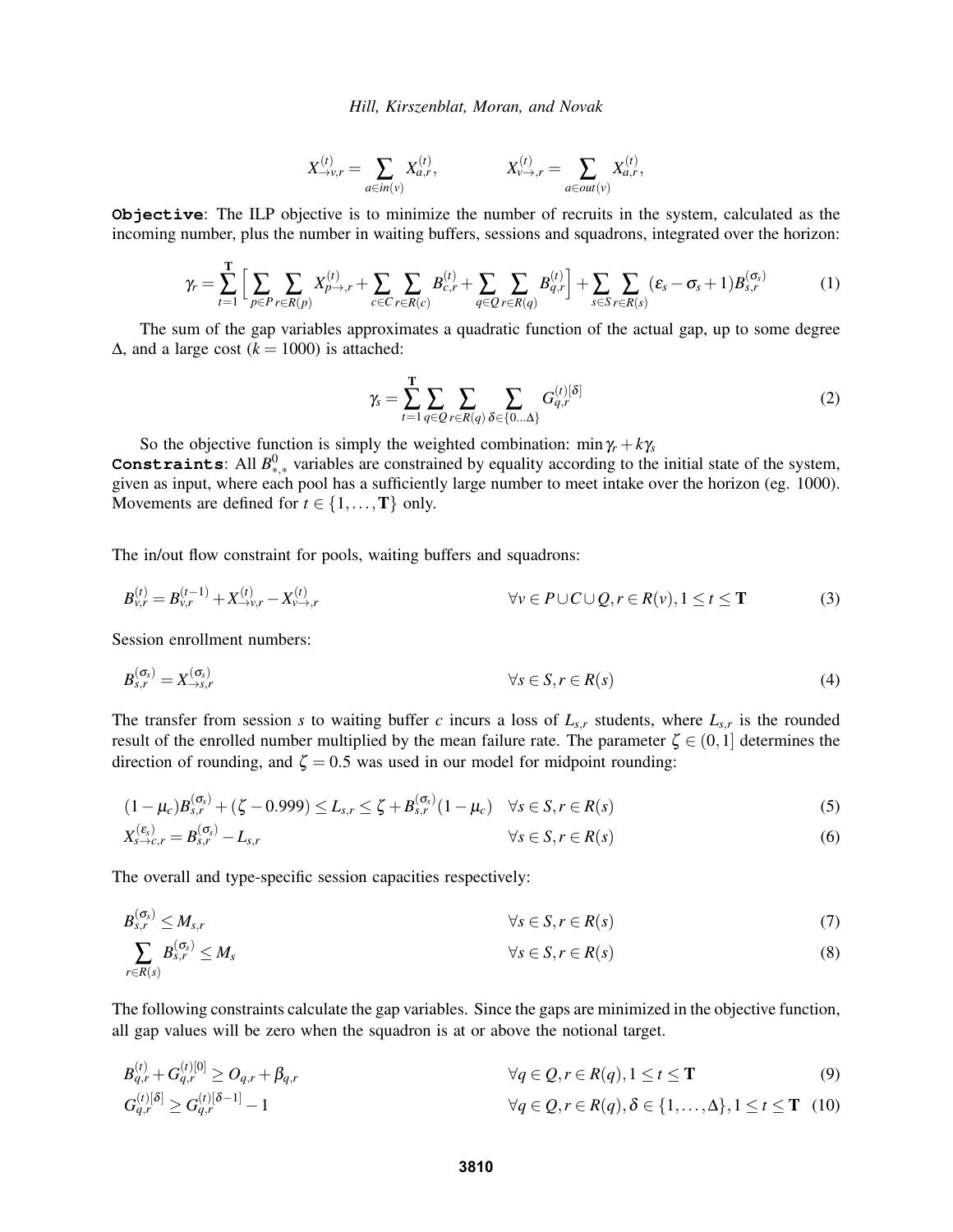Finally, a vector  $A(q, r)$  of average attrition over the horizon is computed for each squadron/type, identical to the outgoing demand vector  $\psi(\nu)$  of PBF-R. This defines the squadron outflows to a null node  $\emptyset$ :

$$
X_{q \to 0,r}^{(t)} = A_t(q,r) \qquad \qquad \forall q \in \mathcal{Q}, r \in R(a), 1 \le t \le \mathbf{T} \tag{11}
$$

**Solution**: The one year action plan is taken directly from the decision variables,  $X_{a,r}^{(t)}$ , for  $1 \le t \le 12$ .

## APPENDIX C: Risk Estimation and Determination of Dynamic Notional Target

PBF-R and ILP-R use the same procedure to estimate squadron risk each year, conditional on the strategy:

- 1. Run  $N = 1000$  Monte Carlo runs, each following the strategy
- 2. For each squadron/type *v*:
	- (a) For each year  $y \in \{1, \ldots, Y\}$ , count the number of runs  $f_{\nu}^{(y)}$  in which the squadron fell below the target for any duration in the year (i.e. failed)
	- (b) Estimate the risk of each *v* in each year as  $\hat{\rho}_v^{(y)} = f_v^{(y)}/N$
	- (c) Estimate the overall risk of *v* over the horizon  $\hat{\rho}_v$  as the arithmetic mean of the yearly risks
- 3. Compute the maximum estimated risk of any squadron/type,  $\hat{\rho} = \max\{\hat{\rho}_v, \ldots\}$

Note that a solution is considered acceptable when  $\hat{\rho} \leq \rho^*$ . Step (1) can be sped up considerably with halting conditions based on confidence intervals around squadron risk. The choice of arithmetic mean to aggregate the squadron risk over the horizon in step (2c) ensures that high risk during the initial period (often unavoidable given the initial state) does not render the problem infeasible. However, other aggregation functions such as the maximum risk, or weighted linear combinations of the years, may be reasonable.

To determine the ideal target inflation  $\beta_\nu$  for each squadron/type, an iterative process is used, where risk is estimated, and notional target incremented, until all squadrons satisfy the risk tolerance (or maximum iterations reached - in our demonstration scenario, we set this to 10):

- 1. Initialize all  $\beta_v = 0$
- 2. Until risk tolerance is attained by all squadrons (or maximum iterations reached):
	- (a) Estimate the risk of each squadron, given the current strategy and  $\beta_\nu$  boosts
	- (b) Identify which squadrons are above the risk tolerance  $F = \{v : \hat{\rho}_v > \rho^*\}$
	- (c) If  $|F| = 0$ , return the current plan as the solution
	- (d) Otherwise, for each  $v \in F$ , increment the target boost value:  $\beta_v := \beta_v + 1$
- 3. If maximum iterations reached, select the solution from the iteration with the best risk result

Regarding Step (3): it is not the case in general that the final iteration produces the best risk result. To select among the iterations, we define a risk vector for each iteration containing the ordered risks of each squadron,  $[\hat{\rho}_{(1)} \ge \hat{\rho}_{(2)} \ge \ldots \ge \hat{\rho}_{(n)}]$ . The iteration with the lexicographically least risk spectrum is selected. However, other approaches may be reasonable such as the minimax risk, the minimum mean risk, etc.

#### REFERENCES

Akinyele, S. T. 2007. "Determination of the Optimal Manpower Size Using Linear Programming Model". *Research Journal of Business Management* 1(1):30–36.

Azimi, M., R. R. Beheshti, M. Imanzadeh, and Z. Nazari. 2013. "Optimal Allocation of Human Resources by Using Linear Programming in the Beverage Company". *Universal Journal of Management and Social Sciences* 3(5):48–54.

Bartholomew, D. J. 1971. "The Statistical Approach to Manpower Planning". *The Statistician* 20(1):3–26. Birge, F. L. 2011. *Introduction to Stochastic Programming*. Springer New York.